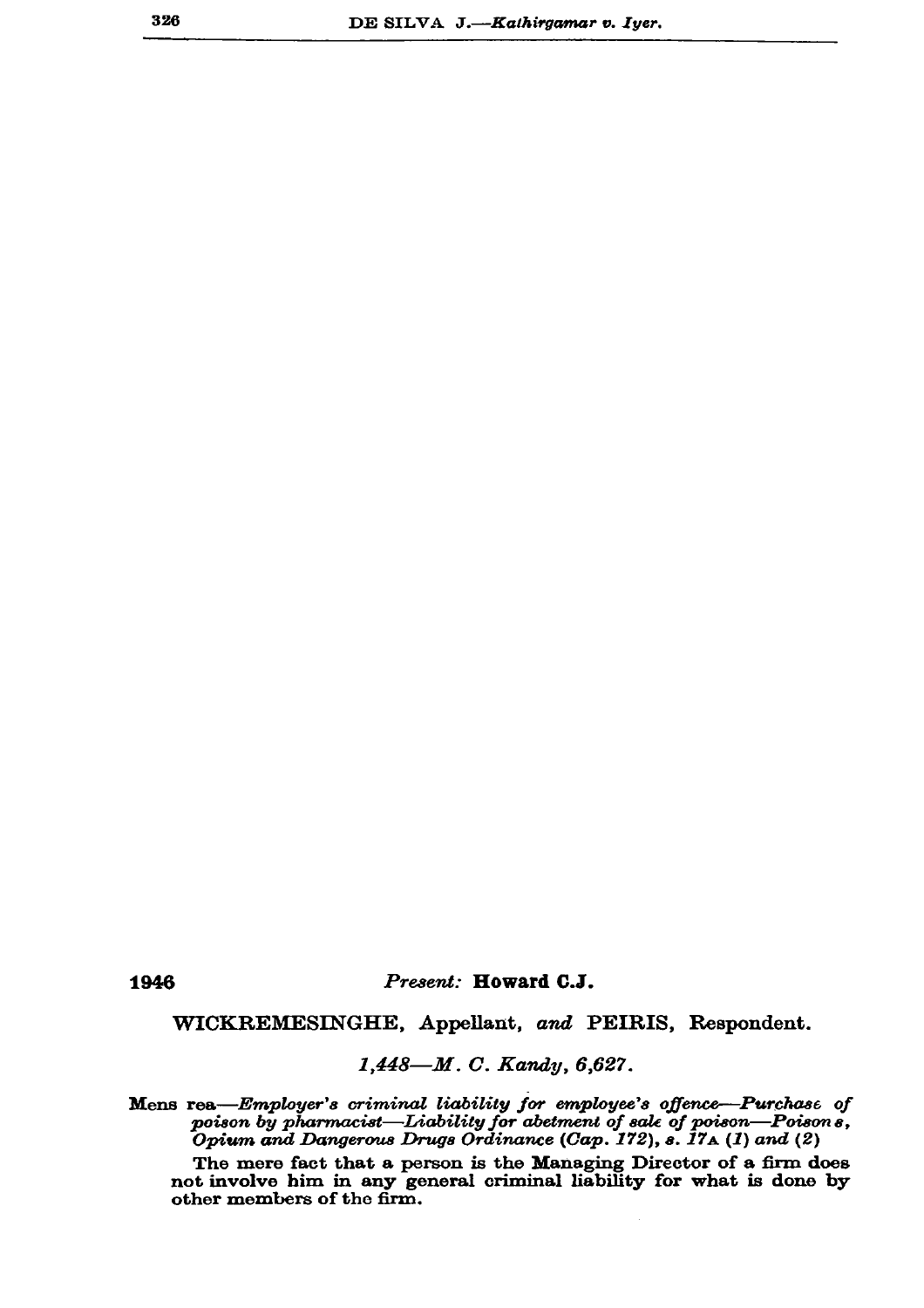A pharmacist cannot be convicted, under section 17A (1) of the Poisons. Opium and Dangerous Drugs Ordinance, of aiding and abetting the belling of poison without the authority of a prescription given by a medical practitioner if there is no proof that he knew that the person from whom he bought the poison was not a wholesale druggist.

PPEAL against a conviction from the Magistrate's Court, Kandy.

H. V. Perera, K.C. (with him H. W. Jayewardene), for the accused, appellant.

T. K. Curtis, C.C., for the Attorney-General.

June 21, 1946. Howard C.J.-

In this case the appellant was charged, firstly, that he, being the Managing Director of the Premier Pharmacy, Kandy, aided and abetted the selling by Messrs. D'Cruz and Co., of Layards Broadway, Colombo, of 3,000 sulphapyridine M & B 693 Tablets for Rs. 975, a price in excess of the maximum controlled price in contravention of an Order made by the Deputy Controller of Prices (Miscellaneous Articles), published in Government Gazette No. 9,181 of October 15, 1943, and, secondly, that at the same time and place he aided and abetted Messrs. D'Cruz and Co. to sell to him 3,000 sulphapyridine M & B 693 tablets for Rs. 975, he being a person without the authority of a prescription given by a medical practitioner in breach of section 17A (1) of the Poisons, Opium and Dangerous Drugs Ordinance I have come to the conclusion that for a variety of reasons the conviction of the appellant on these two charges cannot be supported.

It was proved in evidence that the appellant was the Managing Director of the Premier Pharmacy, Kandy, at the time when this order was given. It was also proved that the Premier Pharmacy did in fact purchase from Messrs. D'Cruz & Co. 3,000 M. & B tablets at a price in excess of the maximum controlled price. It was not, however, proved that the appellant actually gave this order for these  $3,000$  M. & B tablets. It was, however, proved that subsequently he gave an order to Messrs. D'Cruz & Co. for 2,000 tablets. It was also proved that he had protested against the action of the authorities in connection with the sale of drugs. That, in my opinion, however, does not prove that he gave this particular order for 3,000 tablets. It may possibly have been some other employee of the firm who gave the order. The mere fact that he was the Managing Director of the Premier Pharmacy at the time didnot entitle the Magistrate to infer that he gave this particular order. Nor does the fact that he was the Managing Director involve him in any general criminal liability for what was done by other members of the firm. So for the same reasons the prosecution must fail on the second charge.

There are also other reasons why the prosecution cannot succeed. The appellant was charged with aiding and abetting an unlawful act, that is to say, the selling by Messrs. D'Cruz and Co. of 3,000 M & B tablets.